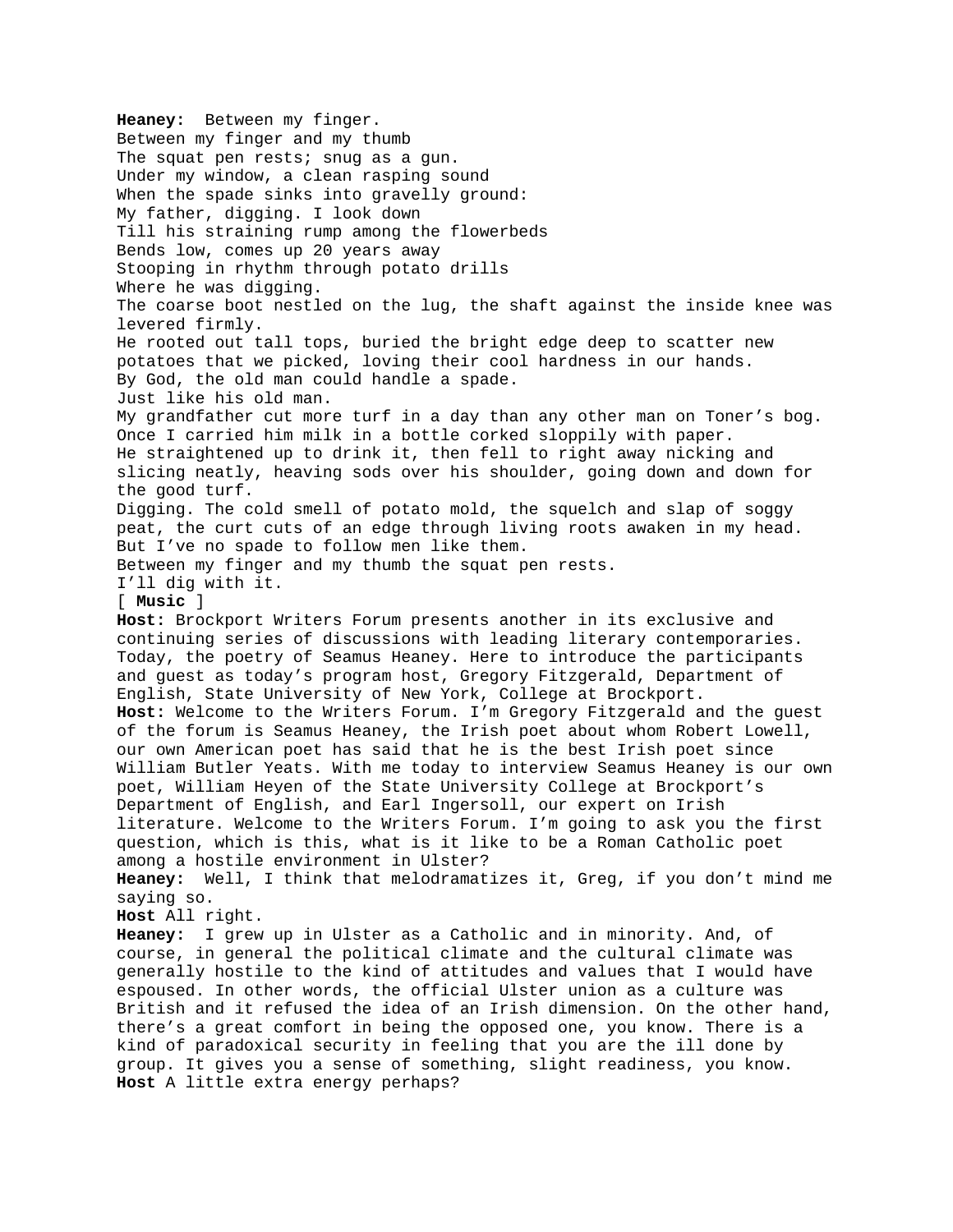**Heaney:** A little extra energy perhaps. I mean they -- so that -- I think that [inaudible] the word Catholic, I've been thinking about this Roman Catholic port, you know. That's Dante Alighieri, rather than me. The Roman Catholic equals in Northern Ireland minority Irish, possibly Republican. So there's a nexus of values that are related to Irish politics in the world of Roman Catholic also. More and more actually, I am beginning to think that the Roman Catholic thing per se is strictly a theological word, mystery, consecration, the whole -- the whole religious mystery that was part of the world I grew up in. More and more I think that's probably valuable and precious and I've probably underrated how much it has influenced my attitude [inaudible]. The belief in words themselves that [inaudible] magical spar of a word, that was partly in the -- in the strict Catholic words of consecrations that we say at mass. And it was also in the inherited subcultural pagan Irish fear of the ord, you know. I mean, the kind of people I grew up among had a fear of saying bad things in case they would come true. There was always a denial made if you said something bad in case it would -- in case it would come true. So I don't know, I've rambled far from your first question but. **Host:** Well, you know, to carry on what you've just been saying, there is this tradition in Ireland that some -- a poet may come along who will rhyme you to death.

**Heaney:** Yes, Spenser makes reference to that. And the old -- the old Irish bard within the Irish speaking [inaudible], I mean, we're talking now about a culture and a language and a tradition which I suppose received its death blow in the early 17th century with the flight of the Earls. At the time of the triumph of English literature, at the moment of English definition, of Spenser, Shakespeare, Raleigh, all those people. But Raleigh and Spenser were in Ireland. Raleigh as a soldier. He's one of those -- one of the poets I admire very much in the English tradition. You can feel -- but you can feel the soldiering in him, in the ruthlessness of his writing, I think. But Raleigh massacred people in Munster. Spenser was there as a civil servant in Spenser's book, as you know in the present state of Ireland, is -- recommends genocide basically. These people were there as representatives of [inaudible] civility and the Irish were speaking the Irish language. They were barbaric in [inaudible] sense of that word because the Greeks called people barbaric who didn't speak the Greek language, they made a different noise. And the English simply regarded them as barbaric. And, I mean, from 17th century on that whole Irish language system, culture, shape world picture has been -- has been systematically - systematically, first of all by the English who wrote it, but then inevitably in just -- in an exhausted way eroded by the Irish themselves. And a lot of the effort, I think, in the last 100 years in Irish writing and in Irish politics and imagination has been in some way to heal as far as possible, or to cover over as far as possible, or to bring together what was there up to late medieval -- through late medieval times into Elizabethan times. That tradition died. How can we link in English as native Irish writers back into that? And, I mean, there was a lot of -- a lot of the effort of the Gaelic group. Earl would know more about this than I do.

**Host** Well, don't you feel that in your own choice of using English rather than native Irish to write in that you're participating in this healing process that you were describing?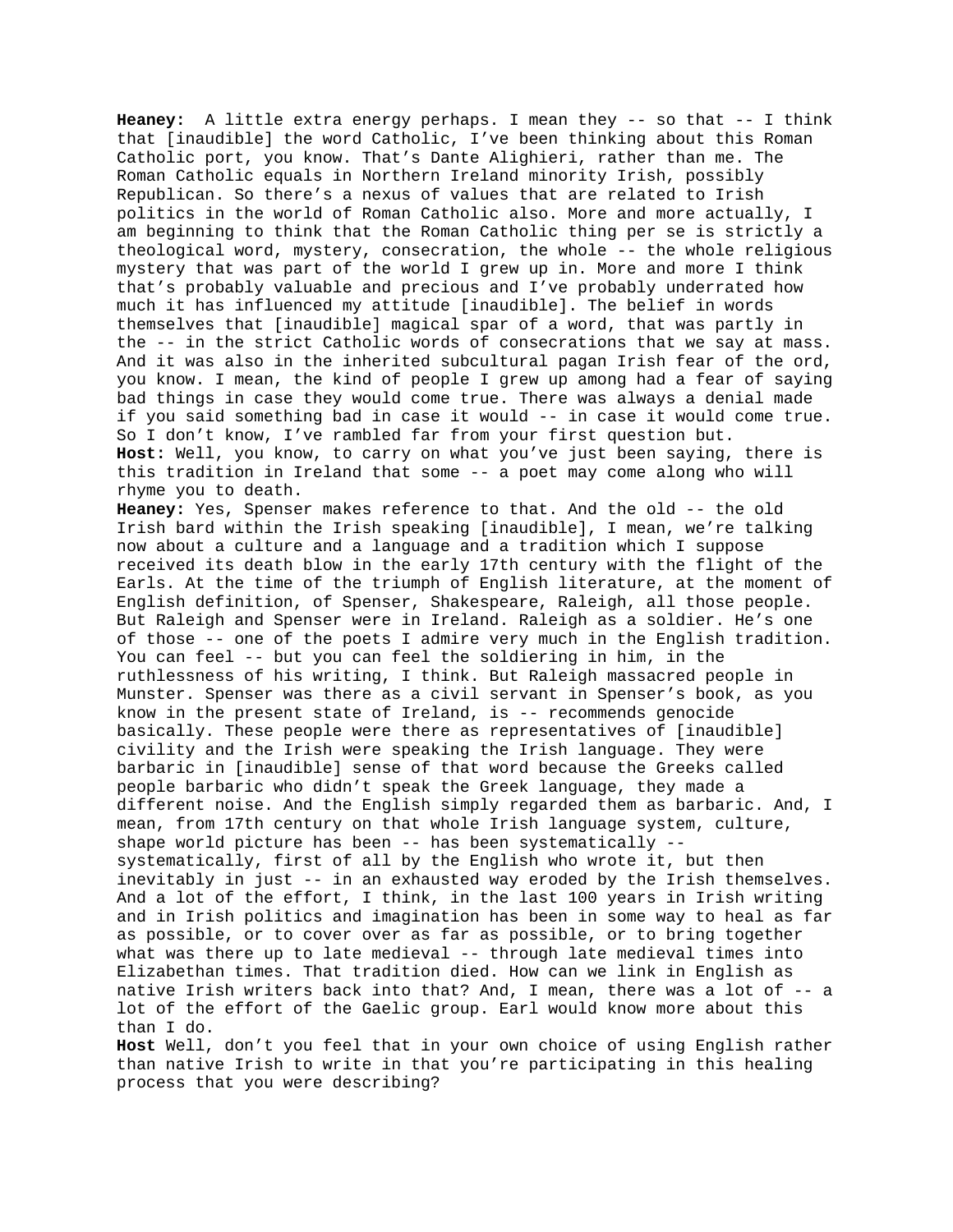**Heaney:** Well, I mean, I speak -- I speak English. I spoke English from the cradle. English is my mother tongue. Yates once made a distinction, which is a fine one, he said Irish is my national language but English is my mother tongue. I think you write poetry of all things in your mother tongue. But, I mean, everybody in Ireland with the except of a few thousand people on the west coast speak English naturally from the cradle. Now, and I think a writer like Joyce and a writer like Yeats prove, you know, absolutely that there is no abdication from Irishness [phonetic], there's no reneging on your nativeness to use the English language. I mean Joyce and -- Joyce's achievement in one way can be regarded as a postcolonial act of revenge almost upon the English language for making him feel that he was inadequate at it. I mean, there's that wonderful, classical moment in the portrait of the artist where there's confusion over the word for a funnel, the - remember the --

**Host** The tundish.

**Heaney:** Yes, the English -- the Englishmen calls it the tundish. And Stephen [inaudible] -- no, no, no, it's not the Englishmen. It's Stephen call it the tundish and the English Jesuit calls it the funnel. And there's this moment of prickly condescension. You know, where the Englishmen says to Stephen, oh tundish, oh that's a very interesting word tundish. And Stephen says it is the word we use in [inaudible] where the best English is spoken. But then he thinks in his head, the language we are speaking that is the English language. It is his before it is mine. I cannot speak or write his language without unrest of spirit. So you have that expression of linguistic inferiority complex, which is to do with history, it's to do with invasion, it's to do with colonialism, all that. So Stephen expresses that at that point through this wincing over a word. But, in fact, the most important thing comes later in the book when Stephen looks up the word tundish, which he uses as the inferior colonized word. And he says, I've looked up the word tundish, I find its English and good old English. He said, why the hell did they come here to teach us our own language [laughter]? And from that moment, I mean, the whole question of language is obliterated.

**Heaney:** Right.

**Host:** You begin by reading the poem Digging. I've never dug turf in that way but you make me feel the squelch and slap of soggy peat, the curt cuts of an edge through living roots. In your prose you use the phrase you use the origins of a poet's characteristic music. What kinds of things go into a poet's characteristic music? How does it? **Heaney:** Well, I don't know.

**Host** How does it build?

**Heaney:** That's something that for a good while I was very, very involved in thinking about that. And part -- it is partly to do with what we have just been speaking of. One of the obsessions in Irish tradition over the last 100 years or so has been to define a note. Now, I think that can become problematic, it can become propagandistic, but it was also clearly an obsession within certain aspects of the American poetic tradition. How do we make our sound that is our sound and not the sound of English inherited poetic line? So thinking on those as it were, thinking on the question of national traditions, what's the Irish tradition versus the English tradition, and what's my voice rather than their voice, I came down to a very notion that it -- that you had to be faithful to the sound you made yourself, naturally within yourself, almost your dialect voice.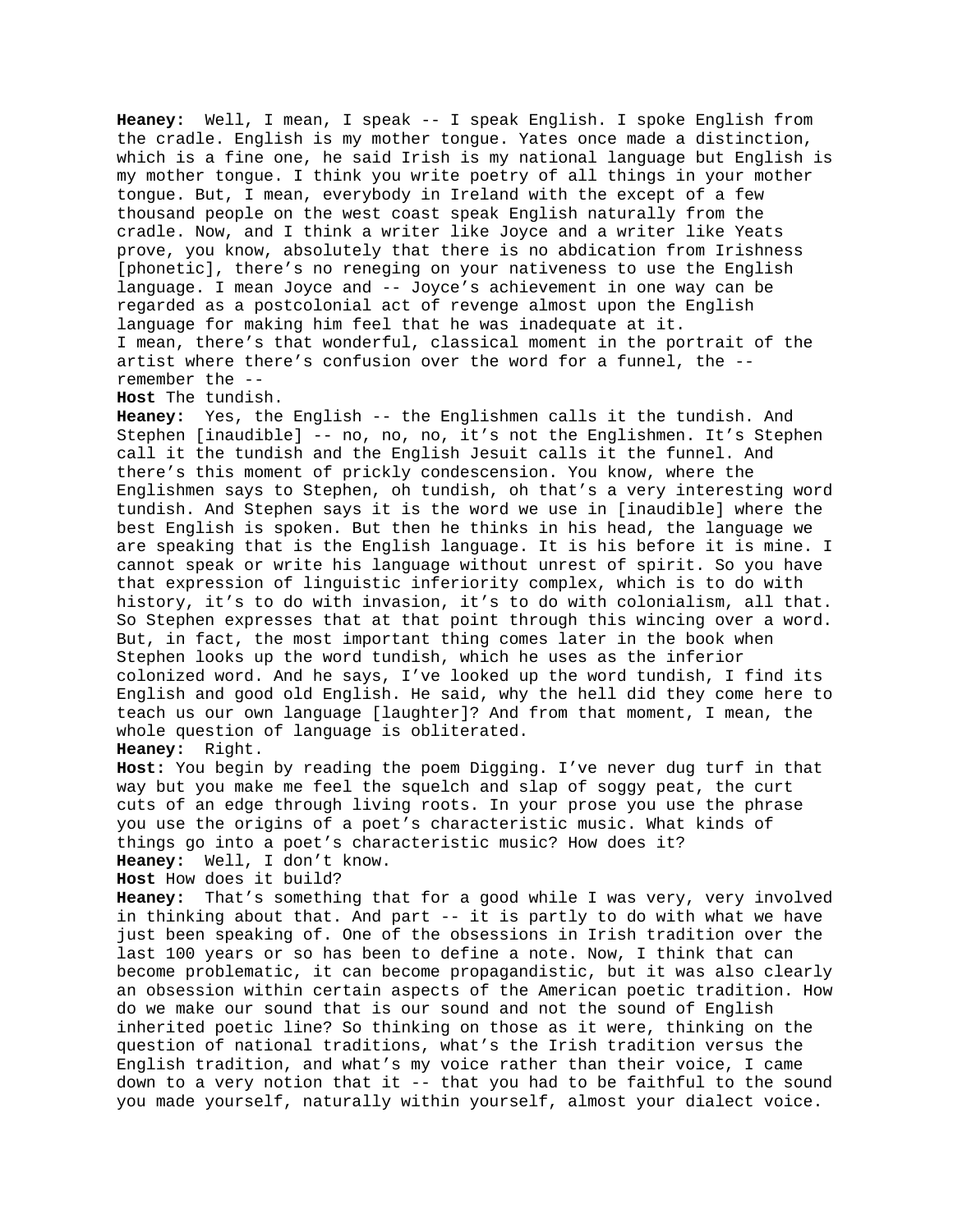I don't necessarily mean dialect, core dialect, but your own -- your own intonation. And that -- it seems to me that poetry is linked very deeply to the melodies that lie below the common speech of a culture. I mean, you draw a line in the British Isles from say northeast England say somewhere up around north of [inaudible] maybe Northumberland, you cut down across Scotland and you even, well then you take in most of Ireland. South of that line grief may be expressed instinctively in one way, I don't know what way it is, but north of the line is expressed in grunt that goes something like [grunting]. I mean, the illiterate, the illiterate self-cries out in that rhythm. Now south of that line is a bit different, a bit different intonation. I believe that poetry has something to do with that first primal sound pattern, the message that comes out in the voice that is way back in the secret of the voice. So that's only my own little mythology of the thing. When you're writing a [inaudible] of course you don't know how you're measure -- how you're fitting that illiterate music to the literate line. And you shouldn't think too much about it either, I think. But definitely I recognize in say in Anglo-Saxon beat, in that thump and grunt of alliteration and stress lines, I recognize something more akin to where I came from and the sounds that I make naturally, to the illiterate voice that I have than I do in iambic pentameter, although I read the [inaudible] a lot myself.

**Host:** You've spoken about you've thought of your poems sometimes as having Irish vowels and English consonants.

**Heaney:** Yeah, yeah.

**Host:** Hopefully the poem would be the integrated experience.

**Heaney:** That's right. Well, you see, everything in a sense I was writing in those [inaudible] those come from about the early '70s and they go back to Greg's first question about Irish, English, Catholic, Protestant, unionist, nationalist. I mean, those dualities, I really want to marry them in a way that they don't matter anymore, they aren't a problem. But that's impossible to do that. But I got into the habit of thinking in twos, you know, there's this kind of poet, there's. I mean, I know the English tradition and there's another part of me that is out of -- out of someplace completely different, so that's [inaudible] the vowels and the consonants. And to me the consonants are more dominant, you know. They're kind of military kind of presence in the word and the vowel is the shrinking secrets end.

**Host:** The consonants of the [inaudible] then.

**Heaney:** Yes, that's right, sloped arms of consonants.

**Host:** I'm going to take you back to the concern with yourself as an Irish poet and with Irish writers in this century. You know, we've -- your nation has produced a disproportionately large number of great writers. You're still a nation of 4 million or so, I think, and yet you produced men who are monuments in our literature. How do you explain that phenomenon, so many writers from a small country?

**Heaney:** Well, I don't know how to explain it. I mean, to go -- there are writers out of -- also out of two different traditions. I suppose Joyce, you see, is the first native Irish, Gael Catholic writer from that tradition. Yeats, wild, showoff taking the -- just keeping to that generation. They're from the Protestant descendants. They're very - they, again, were a minority within English culture generally. **Host** Yes.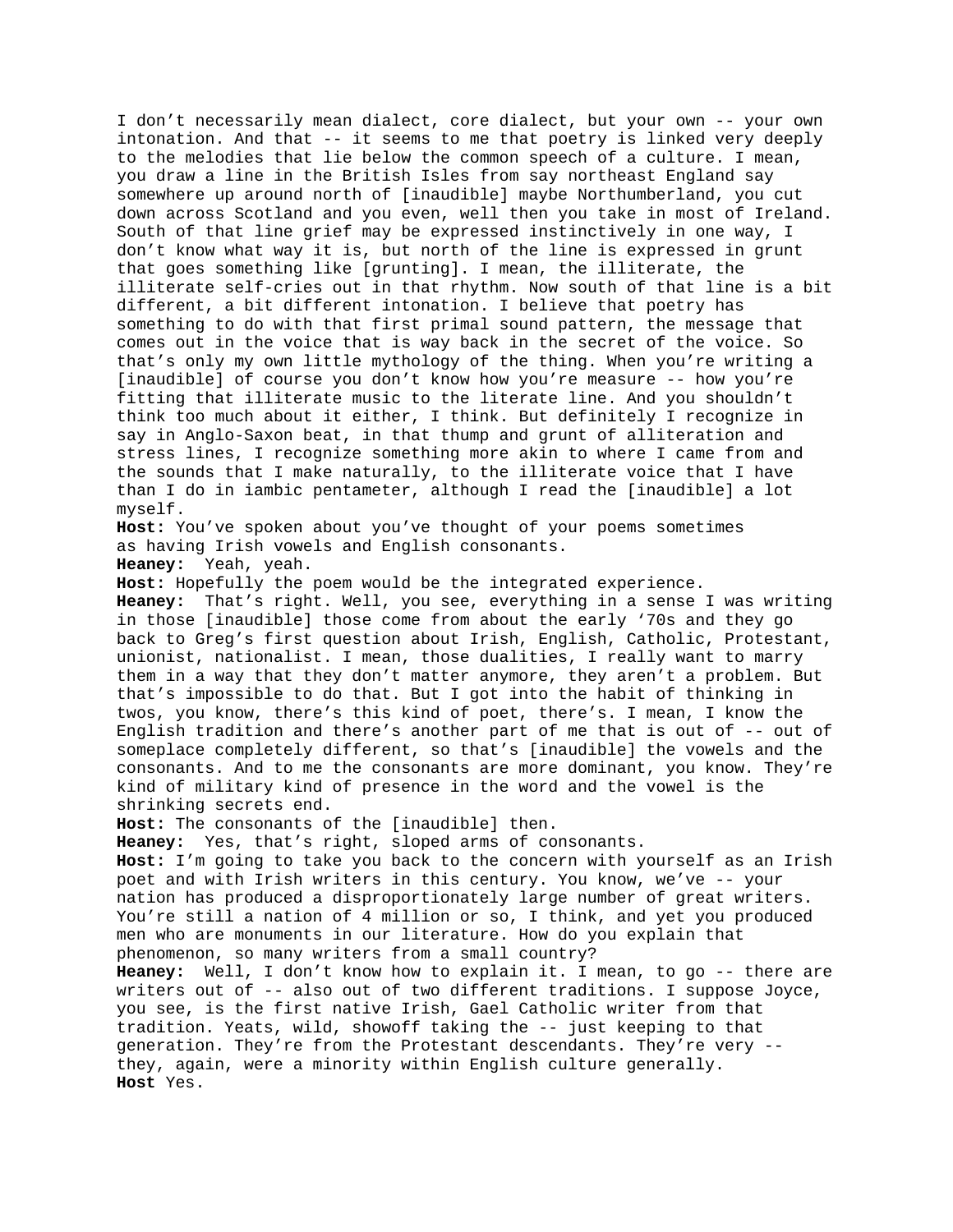**Heaney:** They were self-conscious. They were -- the Anglo-Irish, even the within Ireland they were the bodies, they were the landlords, and absentee landlords, and they sold away the Irish parliament, the active union, and this, that, and the other. But nevertheless, they had a very conscious sense of themselves and they dramatized themselves as representatives of a tradition that was slightly more rakish and not English. So there was within the culture that produced them a selfdramatizing and, it wasn't contemptuous but there was a slight superiority and at the same time inferiority to the English center. So I think maybe Shaw and Wilde, see Wilde really is there to show off. I mean, Wilde is the master of winning the game. And he goes -- he goes to England and I mean he wins by words, by speech. Shaw also wins. But there's something -- there's something about punishing the English in both of those writers, you know. I mean, that's overstating it but Shaw and Wilde negotiate with the English culture on its own terms and play for it -- play it down against itself. Joyce is completely different. I mean, Joyce really refuses it. If you read Joyce's letters there's - what's very thrilling is a kind of intellectual disdain, you know, for the whole -- for the whole contemporary English writing. You know, he's writing to [inaudible]. This is a fellow of 17, 18, 19's, hey. Good God George Meredith, you know, he's a writer? You know, they're terrible at, he can't write. Anything of Dante and he's -- as he said himself in the portrait, he's working out an aesthetic in terms of the monkish inheritance that he has with Dante and Aquinas and Aristotle and so on. But he is -- he is working an alternative system, I mean, to the Protestant humanist liberal English tradition. He refuses it and starts from his own nature and his own, as the English would see it, deprived situation, Catholic, you know, medieval. But he never relents and he, through force of genius, I mean, he -- why did it come about in Joyce? I mean, there is -- there's just that quality of genius, but there's also the neediness, the whole of the unexpressed world, the sub world of the - - that was in the head of the Irish Catholic soul. I mean, Joyce really opened it. He did so much it's almost impossible now to write anything new. You know, he covered like a vast factory ship moving over, you know, the whole bottom of the very psyche and [making noise with mouth] just sucking it all up, you know, and anybody who comes along now is really looking for a little tip that maybe was left [laughter]. **Host:** That's a great image.

**Heaney:** But also, I mean, I was saying the postcolonial thing, Finnegans Wake is finally an act of vengeance upon the man who said funnel. You know, it just takes -- make the English language selfconscious. It says, there's the old Indi European scene boys that you've forgotten. You know, and there's a linguistic punishment being meeted out to the standard English almost in that. This is a very metaphorical way of talking about Joyce, but I think that there's something in it, you know, resentment of some kind at work.

**Host:** Well, essentially much of this has some kind of political cast to it, it seems to me. And, but one is always hearing negative things about political poetry in quotes, but I don't see how it's possible to be apolitical about anything of this sort. And I was looking at some of your poems about some of the unfortunate occurrences in Ulster and you -- the poet tries apparently to stand back a little bit from it, but one that struck as the poem moves on that you can't really divorce yourself from it altogether. Now, would you comment on that?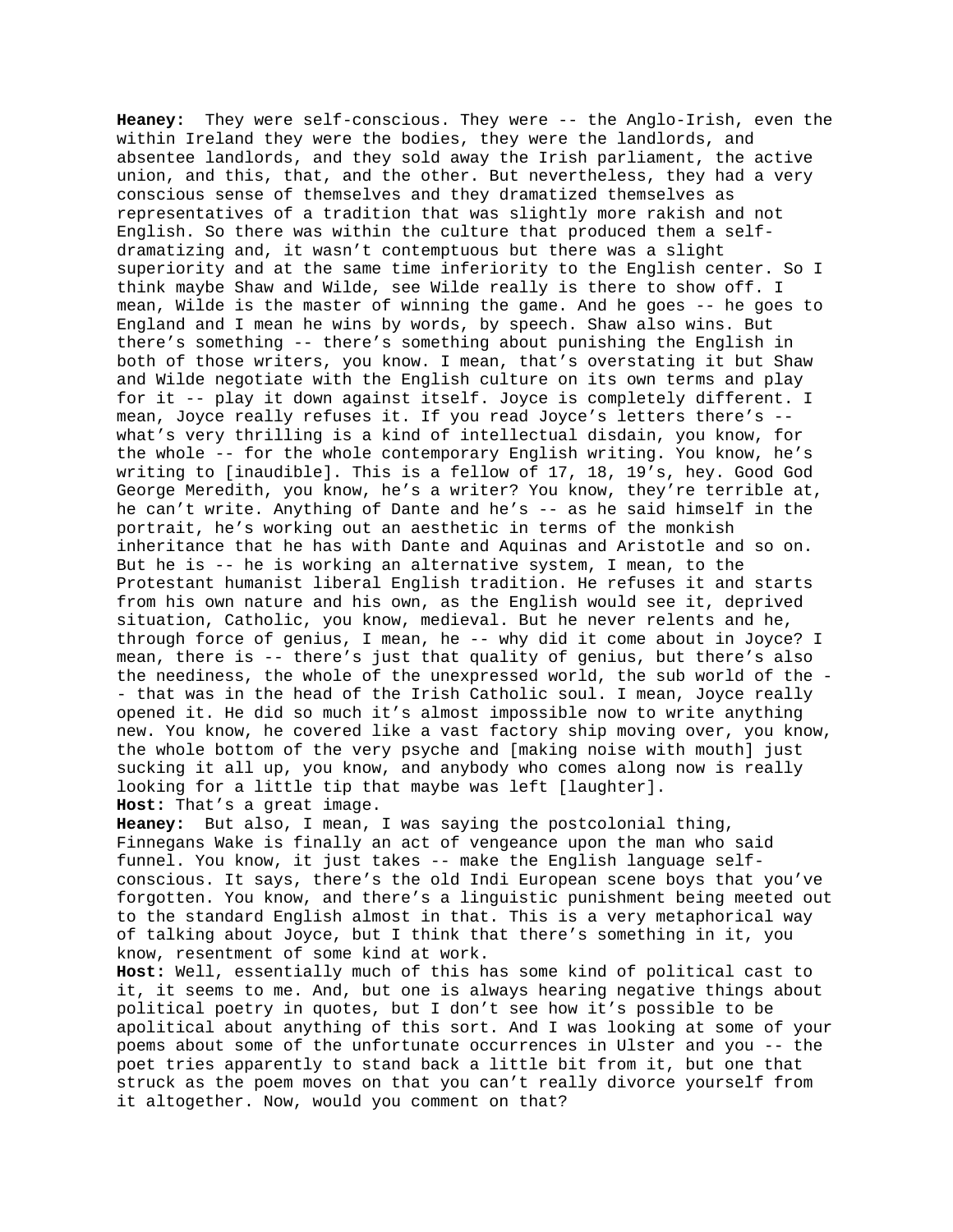**Heaney:** Well, I love, there's a -- there's a quotation which I have been reaching for like a life belt when I'm in situations like this. It comes from this Polish poet I mentioned last night, Czeslaw Milosz, who has gone through it all. You know, he was in -- he was native Lithuania and then it was kind of sucked up and exhausted. And then he went to Germany -- you know, he was in Warsaw in the '30s. He was involved in Marxism, he survived the Nazi invasion, he survived the war. He became member of the -- well, I'm not sure he ever became a member of the party but he ended up working as a first secretary in Washington for the People's Republic of Poland after the war. But he was exposed to the 20th century desolations. He was also exposed to ideological choice and he was also constantly through all this a lyric poet with all the uncertainty. So he has written a couple of autobiographies, intellectual autobiographies. But the phrase that sums up, that strikes me as a recognition [inaudible] he says, describing one point in his [inaudible] he said, I was -- "I was caught between the contemplation of emotionless point and the command to participate actively in history." And I think every artist feels that at certain times. The pure serene, which really is the function of the artist to contemplate the emotionless point, there are moments in history when that seems like an affront to human life or human suffering around you. And what did you do during the last war, daddy? You know, I wrote Ulysses, Joyce says [laughter]. Joyce happens to be - to be proved right. I mean, that is [inaudible] political book but. Of course I was brought up with an aesthetic, well, brought up with it is putting it too strongly, but at university in the '50s in Northern Ireland, it was essentially a British university, the Orthodoxy, which I supposed in some ways is still the Orthodoxy, is that committed writing, writing with a message is necessarily disabled and propagandist and without possible force. And I mean I accept that. On the other hand, I mean, having -- I think that there's nothing wrong with anger and resentment as a motive. I think there's a confusion between writing which has a message, which is a message coming from somewhere else, and the wound that a writer might bear within herself or himself coming out of a situation and expressing that wound in some way artistically. I think anger, political anger is all right in writing as long as you're sure it's your own anger. You know, as long as it belongs inwardly to you in the first places of your feeling. How you -- how you express that is another thing. I mean, it isn't necessary to express anger through invective or scolding, I mean, it can come out indirectly. It can come out as a -- as an intonation or as a cunning or something. **Host:** Subject matter, content, theme, these things that seem to be overt are terribly important, but in the end, as you've said a couple of times last night, art in some way does seem to be about itself. And it's about -- it's about the human heart and conflict with itself as Faulkner said, and it's the music that subsumes these other things finally, isn't it? **Heaney:** Well, I think that's beautifully said. I mean, that is true. And, of course, what we try to do is to subvert the Orthodoxies. I mean, there are several Orthodoxies [inaudible] you shouldn't be writing this kind of poem, and that's the kind of poem that for some perverse reason you want to have a go at. I mean, I have written this long, heavy, thumping narrative thing about the pilgrimage, locked out pilgrimage. I read a piece out of it last night about the man who comes and tells a story. And, you know, people say to me, this isn't you, you know. You're very good at rich vowel sounds. This is so -- this is not you. And in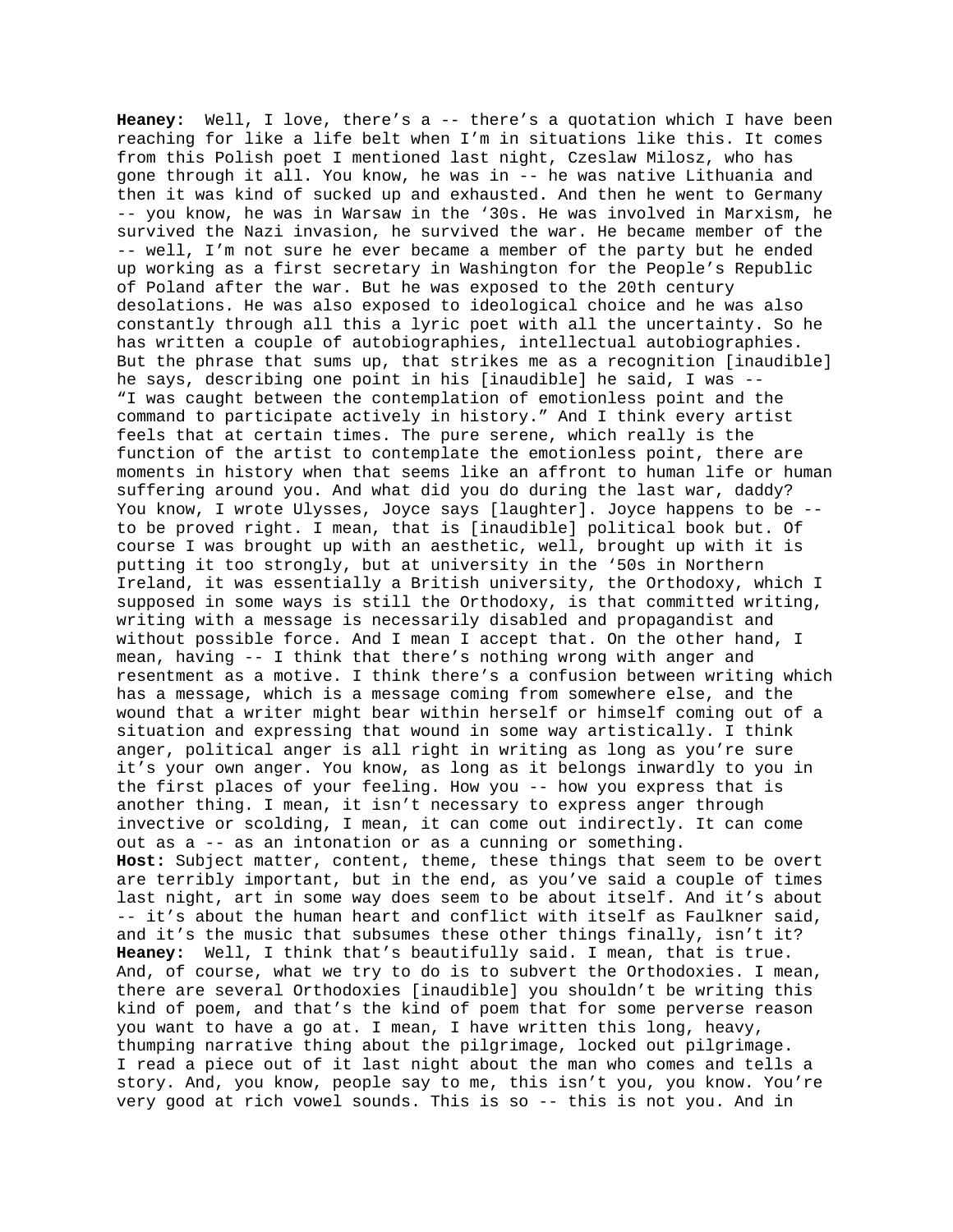some ways that perversity you want -- you want to be able to do things that aren't you. You want to do more. There is a -- there is a problem also, I think, with subject matter and with themes which you -- which you have discovered and you recognize to be the proper ones for yourself. Then if you continue within the garden, which you have plucked out of the wilderness, you begin gardening your own patch in it and it's no longer pioneering, it's something -- there's something maybe perfect about it. But it's -- I mean, you can perfect certain things within the themes that you have established. But there's some kind of excitement and larger work stops happening then. Well you know all these problems yourselves, Bill, but the question of subject matter is an unfashionable word nowadays. I mean, but I think it's one of the -- it's one of the great -- one of the great gifts of an artist to know what the right subject, you know, I mean, when [inaudible] you know, militant or which is the right subject, there's going to be [inaudible] going to be Heaven, or it's going to be whatever. The right subject draws it out of you.

**Host:** Well you seem to have -- your subject matter seems to have begun in the earth. I notice that very much, especially about the early poetry to [inaudible] into the dark, full of these rich, earthy images of land, sea, sky, swamp, bog, and the like.

**Heaney:** Well that was partly through reading and partly just through inevitability. I mean, I just was -- that's all the experience I had really, the experience that was most generative in me and regenerative to go back was that childhood world. But there is that kind of [inaudible] given quality of your life which nobody can do much about, that's it. But then there's the kind of -- there are the things which enable that to come out or can make us signify, and that's usually other writers that you read. And the fact of the matter was when I started to write, I mean, I read Patrick Kavanagh, who is also an Irish poet of tremendous influence and significance, who comes out of a kind of hidden life that I came out of and expressed it and the great hunger. And reading Patrick Kavanagh to me wasn't like reading a book. You know, I wasn't putting on my good clothes and putting on my good manners and sitting down and reading a book. When I read this book I was reading my life, and this was a new excitement. And at the same time I came across some poems by Ted Hughes in the early '60s, which again seem to me to delve into a secret that I thought I only I knew about. I mean, I didn't realize that anybody in England, shall we say, knew about pigs that had been cut up and pegged apart and stripped and that anybody could use language with such relish anymore. Another thing that I had accepted and, you know, properly in my literary education was that the alienation, irony, disenchantment, post wasteland, all that, that was modern poetry, and I felt archaic with my liking for rich sounds and Hopkins. And there was some kind of permission given. I think that's what a writer really needs to some extent, the permission to go ahead with your own thing. And reading, as I say, Hughes and Kavanagh and other Irish like John Montague and Scottish poet like Norman McCaig, and them amplifying that into Frost and seeing different exemplars, the permission was given to go ahead with your own subject matter. And so I ended up bogging into that country. **Host:** You said at some point that you came to Yeats late. **Heaney:** Yeah.

**Host:** That you had read some of the early poems but that it wasn't until you had established your own style that you read Yeats more seriously. Well, in the sense that you were [inaudible] things.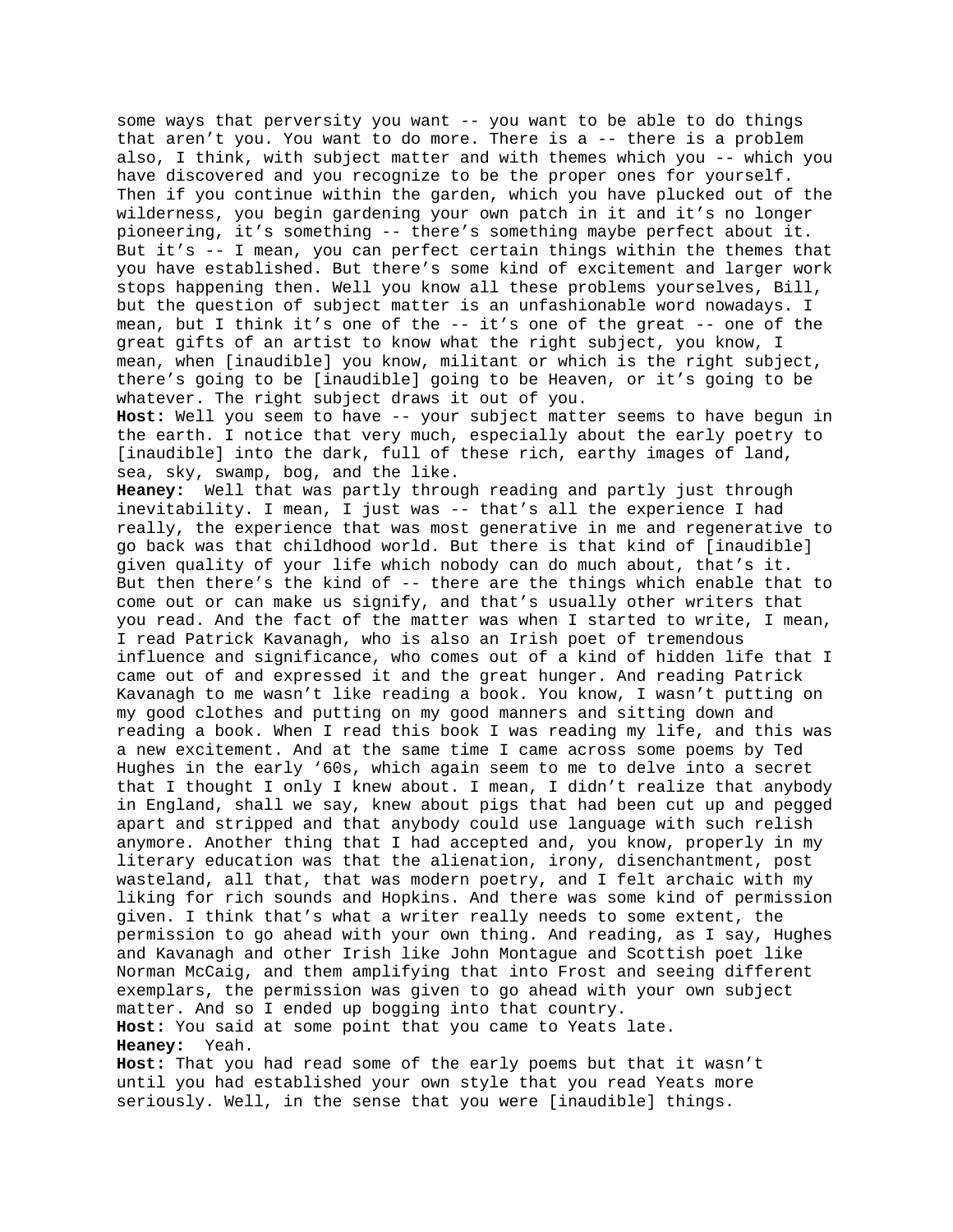**Heaney:** Well, that's absolutely true. I don't think Yeats had anything to do with my noises, you know. He wasn't an influence on the genesis of the sound of my writing. He couldn't have been for some reason. There's just something in his music that isn't -- I mean, I admire it. I mean, it's a wonderful, ringing classic, bare music, but it serves some tactical and so athletic. I mean, the kind of musics that assisted me were more brooding. I mean, they were more, in terms of rock formation they'd be sedimentary kind of sounds, whereas Yeats is much I think more igneous, you know, it's kind of hard. But I -- when I went to live in Wicklow, I was -- I resigned a job in a university in Belfast in '72, trying to commit myself as a writer, and I use that phrase, I didn't quite know what I wanted to do but I knew I wanted to find out what it was to be -- to expose yourself to your own inadequacies and your own challenge to be a poet. At that time I began reading Yeats in particular with a certain avidity, you know, eagerness to see how he conducted himself, how he negotiated the world. And, I mean, he's just awesome. I mean, you learn that narrative. I guess you have to be Yeats, you have to have all that energy, all that intelligence, all that stamina, not only to write poetry but to write plays, to move people along. He had a vision of how things should be in the society. And he had a vision of how things were in the metaphysical or in the spirit life. And he had a vision of what he might try to do with a dramatic society, what he wanted to do with his plays. He could deal with public men. He could cut -- Yeats was very skillful and then he would say in times like these we have no gift to set a statesman right. I'll write a little poem, on being asked for a war poem during the 1914, '18 war. And it's often quoted as a poem -- as a corroboration of this opinion, that writers should have nothing to do with public causes, you know. But my God, if you look at Yeats' poetry, it's absolutely full of monumental statements about public things. What he was saying is, Dennis Donoghue points it out, right, we have no gift to talk to an English statesman. We can talk to [inaudible] we give them instructions, you know. **Host:** You know, I was Richard Elman [assumed spelling] on Yeats the other day, and he says that Yeats is always at pains to tell the literal, unmasked truth about himself, that even when he's wearing masks he lets you know. On the other hand, Whitman makes believe he's telling you everything about himself but he's hiding a great deal. How about Heaney, what is your sense of your own poetry? Is there a lot of -- is there a lot of secret underneath and -- or are you pretty much open in a literal way -- **Heaney:** I think I'm open, but of course that could be self-deceptive. **Host:** Yeah. **Heaney:** I mean, I have thought of the poetry I've been writing on and

off for the last few years as a kind of self-rebuke in public, you know, saying this is what I'm like and this is what the whole bloody place is like, you know. And that's the only public service I can do, is show my own meanness and weakness. But, of course, that may be an utterly selfdeceptive business, you know.

**Host:** When you say that, and I'd like to hear you read another poem, when you say that I think of your poem Punishment in which you talk about yourself. I wonder if you'd talk about that poem a little bit maybe and read it. And there are those lines in it in which you said that you would have been awfully weak --

**Heaney:** Yes, that's right.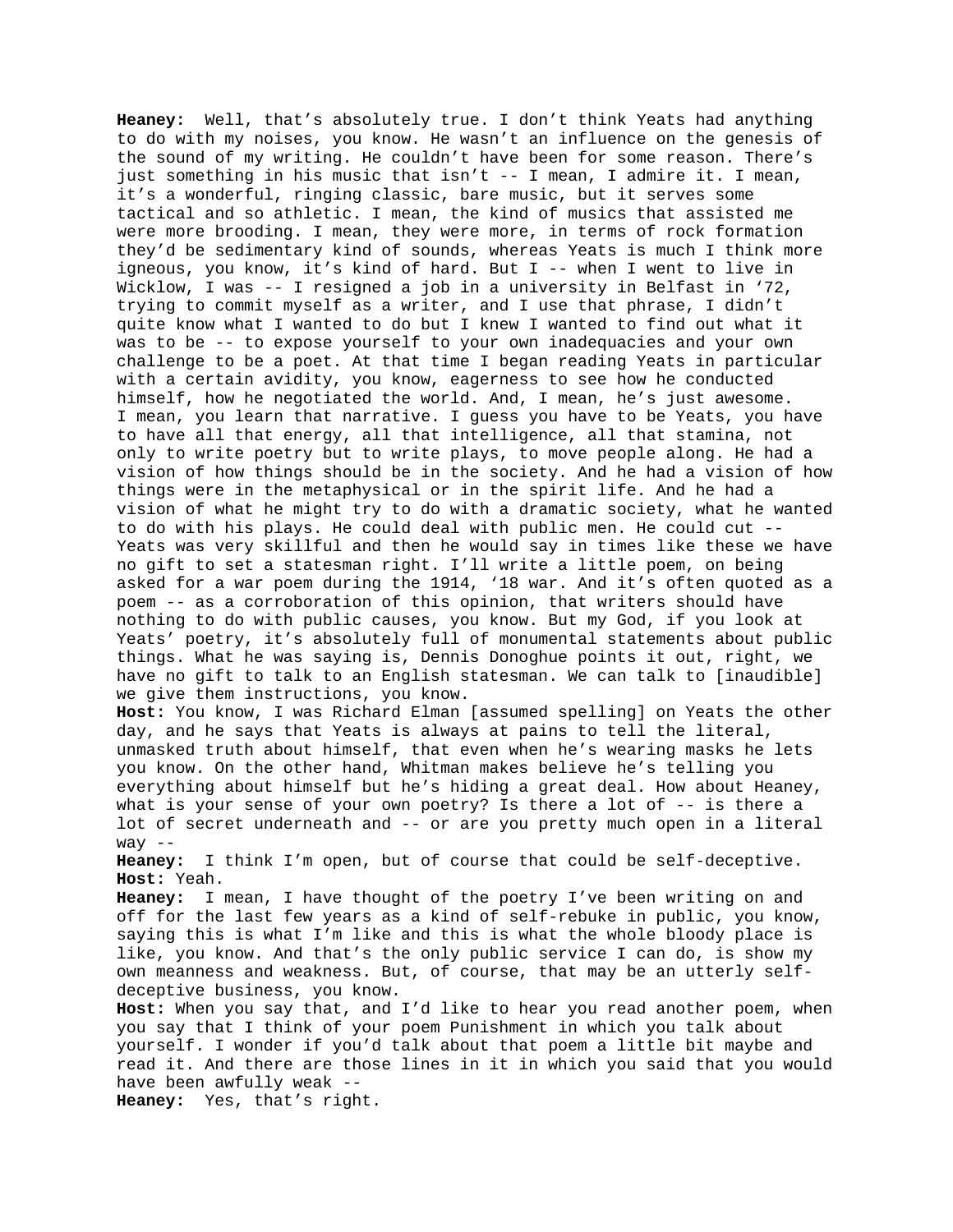## **Host** Back then.

**Heaney:** That's right. Behind this poem, to some extent there are Christ's words to the people around the woman taken in adultery where he says he who is without sin among you, let him cast the first stone. No stones are thrown. And the subject, the direct subject of this poem called Punishment is -- well, there are two images in it. The subject is about what? Guilt, I suppose. The girl is dressed in the opening statement [inaudible] the focus of the poem onto the end is she's from the Iron Age and she was found naked and buried under stones and it would seem that she was an unfaithful young wife. She was punished with these rods that were cast across her. But I link her up as a -- as a betrayer with the girls who are tarred and feathered in [inaudible] in the -- in Belfast in the ghettos in [inaudible] Belfast. And I had really ambivalent feelings. I thought that was terrible, of course, a violation of the girls. But some, you know, unregenerate tribal part of me felt, or couldn't disassociate myself from the thought that they shouldn't have been out with those British soldiers anyway. I mean, I'm not saying that I felt it was right to tar and feather them, but deep down I had twisted feelings about the whole thing. And I felt at that time, and I felt since on other occasions, I felt that perhaps as a writer I should have made some public statement. I didn't make any public statement. I just chased my own worries and recognitions around the room of my own head and sat tongue-tied, and this is a rebuke to myself really for all that.

I can feel the tug of the halter at the nape of her neck, the wind on her naked front. It blows her nipples to amber beads, it shakes the frail rigging of her ribs. I can see her drowned body in the bog, the weighing stone, the floating rods and boughs. Under which at first she was a barked sapling that is dug up oak-bone, brain-firkin, her shaved head like a stubble of black corn, her blindfold a soiled bandage, her noose a ring to store the memories of love. Little adulteress, before they punished you, you were flaxen-haired, undernourished, and your tar-black face was beautiful. My poor scapegoat, I almost love you but would have cast, I know, the stones of silence. I am the artful voyeur of your brain's exposed and darkened combs, your muscles' webbing and all your numbered bones. I who have stood dumb when your betraying sisters, cauled in tar, wept by the railings, who would connive in civilized outrage yet understand the exact and tribal, intimate revenge.

**Host:** Well that beautiful poem, Punishment, can be found in this Poems 1965-1975, if anyone cares to look it up, but I like the way you bring together the two elements there, the modern and the -- and the ancient, which is what I think most of your poetry does anyway. **Heaney:** I would hope so, yes.

**Host** There's another poem, and I can't remember the title at the moment, it may be Exposure in which you use the imagery of sparks and your fear that in blowing up these sparks that you may have missed the comet. **Heaney:** Yes, that's round about the same time. It's a kind of selfworrying poem. It's about -- it's set at the time when we moved to Wicklow, which was leaving the north of Ireland. Now, I didn't leave the north of Ireland because of fear of the violence or anything. I mean, we lived in Belfast quite casually and normally through all that, bombs and explosions and [inaudible] checkpoints. Everybody was together in that. It wasn't that it was a sensitive sort of wising out of the intolerable.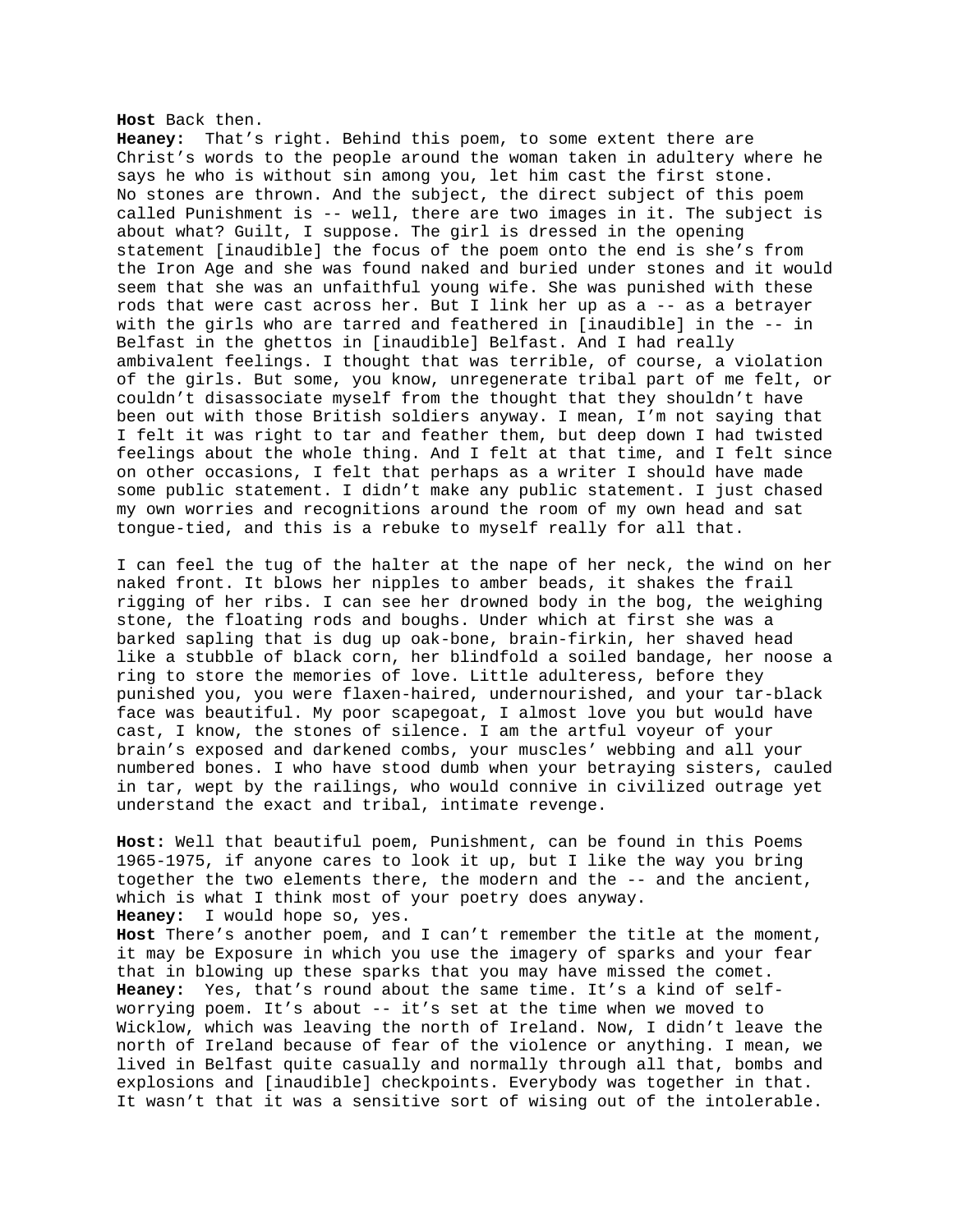I ended up in Wicklow on a personal quest for what it was to be a writer. It was an inner compass I was following. But, naturally being there Wicklow was 100 miles, 120, 130 miles I was from Belfast. A lot of people felt that I had let them down by leaving. In a situation like that people require solidarity. There's a kind of pride in being at the deprived center, you know.

## **Host:** Yes.

**Heaney:** And if you leave it looks as if you've reneged on the on the deprivation and that you have become affected and want to be yourself, you know, which is kind of a sin in certain situations. Also, there are two different -- two different attitudes in Belfast. A lot of my friends were from the unionist imagination if you like, Michael Longley, Sir James Simmons, various other people, who had a kind of an investment in making it seem that Belfast and the north was just being disrupted a little bit, but there was nothing really changing. Everything was the same. Now, for the nationalists, the Catholic imagination to go back to the beginning, there was something slightly apocalyptic at that moment. History might begin, you know, at that moment. Certainly some big change that would initiate a new era might be possible. For the unionist Protestant imagination it was only an irritant, it was to be stopped and things would come back to normal. I mean, history has been established. Time is set up. The world is ratified for the unionists' imagination in the north. For -- the time has not come yet for the nationalist imagination. Ireland isn't united. Someday it will start. On a deep level, you know, at the level of structure of thinking and feeling, the Catholics, myself included, felt there was crisis there. And I was living down in Wicklow and I was away from the action. Some part of me knew that was perfectly all right, that, you know, you leave -- you leave and you know more about where you left, you know. You're really at the center the further away from it you move yourself. That poem was about, again, a search for certainty, the comet equaled the big flash of history of the north. And then I was in Wicklow with these little sparks of poems. **Host:** May I say that I think that what you did when you went to Wicklow was join your other poets in a sort of exile from your homeland the way so many Irish poets have done historically. So in a sense you're fitting yourself into the tradition just the same even if you left. **Heaney:** Well that's right. In fact, I use the phrase inner [inaudible] in that poem, an idea of exile in it all right.

**Host:** A [inaudible].

**Heaney:** A [inaudible], a Sweeney type really, yeah.

**Host:** Would you talk about your Sweeney poem that you're working on? **Heaney:** Well, the Sweeney material, actually, when I went to Wicklow I was living among trees and bushes and some kind of primitive rejoicing occurred in me again, looking out a window at eye level with buds in the month of May. And, you know, some just pure delight was there. And this little Irish poem would -- in which the central figure is a wild man of the woods, came back to me, and I thought he could house a lot of my delight in these things. In 1984 in Ireland it may seem an odd destiny to be sitting praising buds with -- when people are bombing. But maybe Sweeney could praise buds. So in a sense I use the translation of Sweeney as a vehicle that could use some of the pleasures and some of the images and some of the nurture of living in the country in [inaudible]. So, I mean, my favorite section of it is the section [inaudible] the trees,